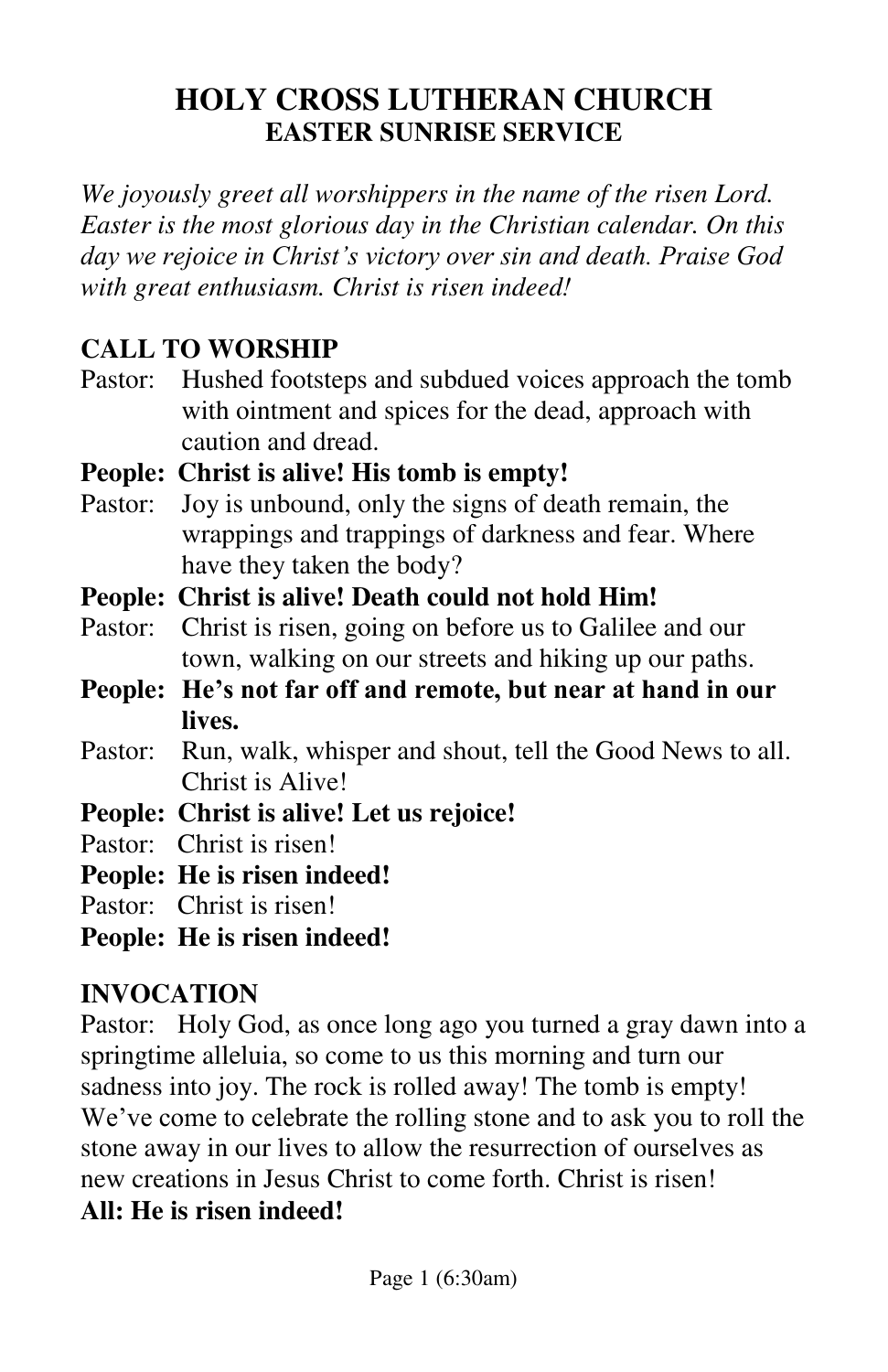**HYMN** – *"Christ the Lord Is Risen Today"* 1 "Christ the Lord is ris'n to - day!" Saints on earth and an - gels say; 2 Love's re-deem-ing work is done, Fought the fight, the bat - tle won; the stone, the watch, the seal; Christ hath burst the gates of hell. 3 Vain glo-rious King! Where, O death, is 4 Lives now thy sting? a - gain our Raise your joys and tri - umphs high; Sing, ye heav'ns, and earth, re - ply.  $o'$ er; Lo! Lo! Our Sun's e-clipse is He sets in blood no more. Death in vain for-bids His rise; Christ has  $\circ$  - pened par - a - dise. Once He died our souls to save; Where thy vic  $-$  to  $-$  ry, O grave?

## **EASTER PRAYER**

Pastor: God of amazing surprises and powerful love. Your Easter victory is our sign of hope. Your Easter triumph is our promise of new beginnings. Your Easter alleluia is unexpected, undeserved and graciously welcomed. We need Easter for we, too, know loss and grief. We need your Easter – The promise that dawn brings new possibilities, the assurance that your love is stronger than death, the hope that every day might be touched by Easter joy. Our words seem too timid and our songs not loud enough to trumpet our joy, to express our alleluias. Let everyone feel the possibilities for living life surrounded by powerful love and surprising grace. In the name of our Risen Lord. **All** - **Amen.** 

# **EASTER READING –** *Matthew 28:1-10*

After the Sabbath, at dawn on the first day of the week, Mary Magdalene and the other Mary went to look at the tomb.

 $2^2$  There was a violent earthquake, for an angel of the Lord came down from heaven and, going to the tomb, rolled back the stone and sat on it.  $3$  His appearance was like lightning, and his clothes were white as snow. <sup>4</sup> The guards were so afraid of him that they shook and became like dead men.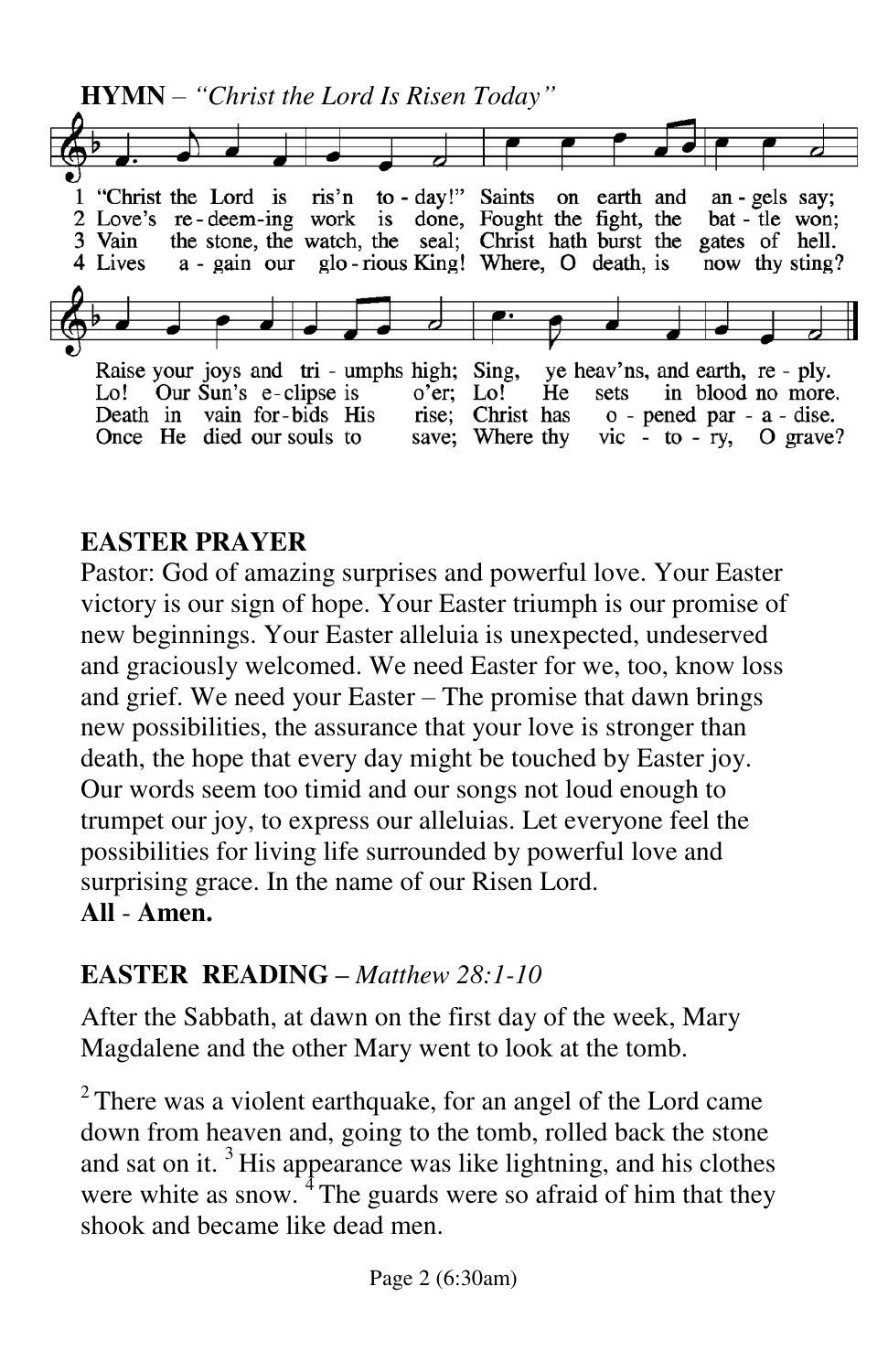$5$ The angel said to the women, "Do not be afraid, for I know that you are looking for Jesus, who was crucified. <sup>6</sup>He is not here; he has risen, just as he said. Come and see the place where he lay.  $<sup>7</sup>$  Then go quickly and tell his disciples: 'He has risen from the</sup> dead and is going ahead of you into Galilee. There you will see him.' Now I have told you."

<sup>8</sup> So the women hurried away from the tomb, afraid yet filled with joy, and ran to tell his disciples. <sup>9</sup> Suddenly Jesus met them. "Greetings," he said. They came to him, clasped his feet and worshiped him. <sup>10</sup> Then Jesus said to them, "Do not be afraid. Go and tell my brothers to go to Galilee; there they will see me."

Pastor: This is the Word of the Lord. **People: Thanks be to God** 

**SERMON –** *Pastor Ethan Spira* 

**CREED -** *Nicene Creed* 

**I believe in one God, the Father Almighty, maker of heaven and earth and of all things visible and invisible. And in one Lord Jesus Christ, the only-begotten son of God, begotten of his Father before all worlds, God of God, Light of Light, very God of very God, begotten, not made, being of one substance with the Father, by whom all things were made; who for us men and for our salvation came down from heaven and was incarnate by the Holy Spirit of the virgin Mary and was made man; and was crucified also for us under Pontius Pilate. He suffered and was buried. And the third day he rose again according to the Scriptures and ascended into heaven** 

Page 3 (6:30am)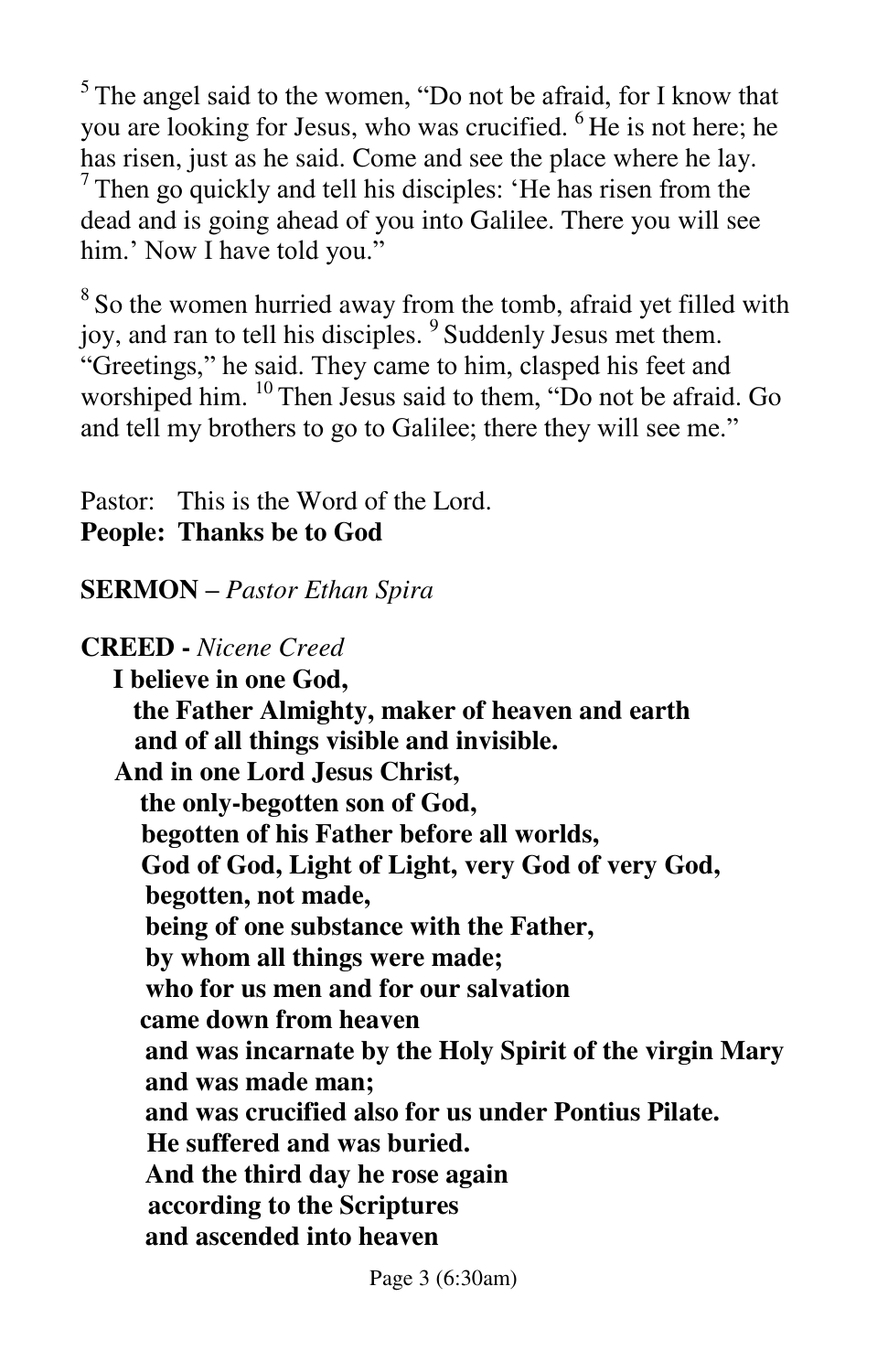**and sits at the right hand of the Father. And he will come again with glory to judge both the living and the dead, whose kingdom will have no end. And I believe in the Holy Spirit, the Lord and giver of life, who proceeds from the Father and the Son, who with the Father and the Son together is worshipped and glorified, who spoke by the prophets. And I believe in one holy Christian and apostolic Church, I acknowledge one Baptism for the remission of sins, and I look for the resurrection of the dead and the life of the world to come. Amen** 

#### **OFFERING**

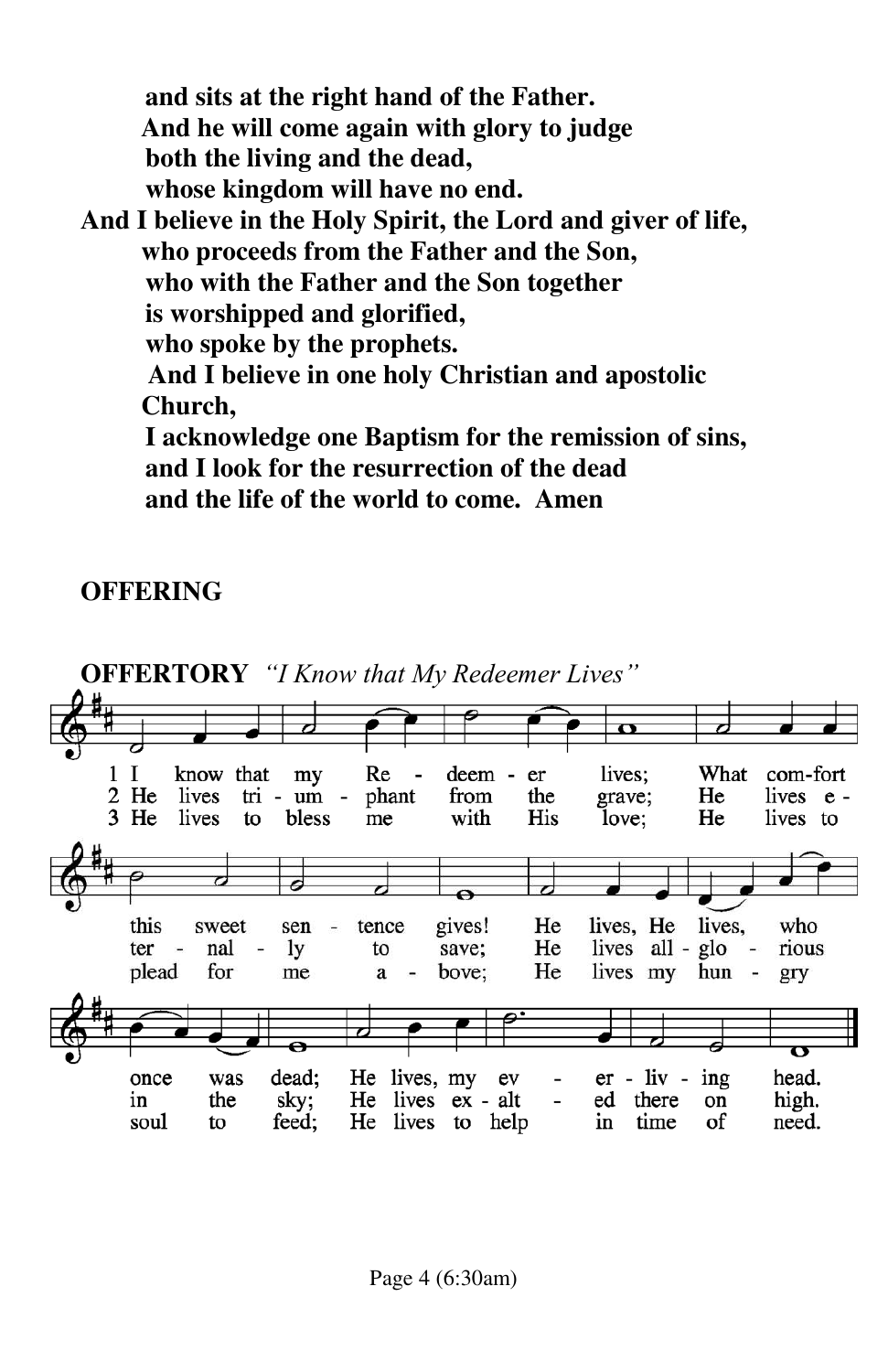# **PRAYER OF THE CHURCH**

Let us pray for the whole people of God in Christ Jesus and for all people according to their needs.

*After each portion of the prayers:* 

 $\bf{P}$  Lord, in your mercy,

C **hear our prayer.** 

*The prayers conclude:* 

 $\boxed{\mathbf{P}}$  Into your hands, O Lord, we commend all for whom we pray, trusting in your mercy; through your Son, Jesus Christ, our Lord. C **Amen**

## **LORD'S PRAYER**

C **Our Father who art in heaven, hallowed be Thy name, Thy kingdom come, Thy will be done on earth as it is in heaven; give us this day our daily bread; and forgive us our trespasses as we forgive those who trespass against us; and lead us not into temptation, but deliver us from evil. For Thine is the kingdom and the power and the glory forever and ever. Amen.** 

#### **BENEDICTION**

- P May alleluias ring from shore to shore. May trumpets echo from mountain to mountain. May every heart know that Christ is risen. And may you never be afraid for Christ has triumphed over the grave.
- C **Amen.**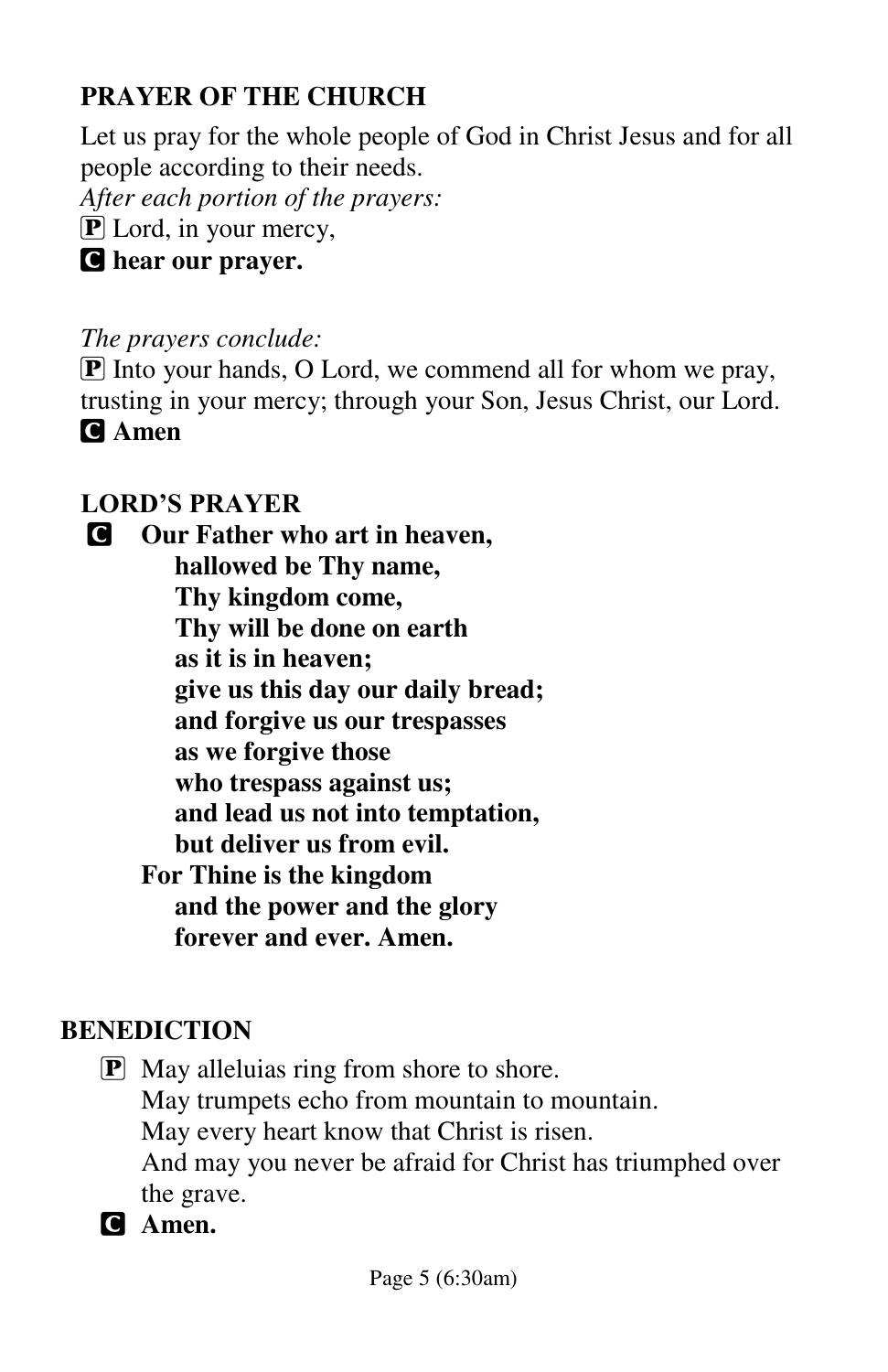**HYMN OF DEPARTURE** *– "Jesus Christ is Risen Today"*  $1$  Je sus Christ is ris'n to - day, Al  $\overline{\phantom{a}}$ le  $\overline{\phantom{a}}$ lu  $\overline{\phantom{0}}$ ia! 2 Hymns of praise then let us Al le  $\sim$ lu ia! sing, Al  $\mathbb{Z}^2$ 3 But the pains which He en - dured, le lu ia! 4 Sing we to our God a - bove, Al le  $\overline{\phantom{a}}$ lu ia! ਡ Our tri - um - phant  $ho - ly$ day, Al le lu ia! Un - to Christ, our  $heav'n - ly$ king. Al le lu ia!  $\overline{a}$ Our sal - va - tion Al have pro-cured; le  $\frac{1}{2}$ lu ia! Praise e - ter - nal as His love: A1 1e  $\overline{a}$ lu ia! Who did once up - on the  $AI$ le lu ia! cross,  $\overline{a}$  $\overline{a}$ Who en-dured the cross and grave, Al le  $\overline{\phantom{a}}$ lu ia! **Now** a - bove the sky He's king, Al le  $\overline{\phantom{a}}$ lu ia! Praise Him, all ye heav'n - ly host, Al le  $\overline{a}$ lu ia! Suf  $\overline{a}$ fer to re - deem our loss. Al  $le$ lu ia!  $le -$ Sin ners to re - deem and save. Al 1u ia! Where the an - gels ev - er sing.  $A1$  $le \ln$ ia!  $\frac{1}{2}$ Fa ther, Son, and  $Ho - ly$ Ghost. A1  $le -$ 1u ia!  $\overline{\phantom{a}}$ 

#### **WORDS OF DEPARTURE**

Pastor: He Is Risen! **People: He Is Risen Indeed!** 

#### **POSTLUDE**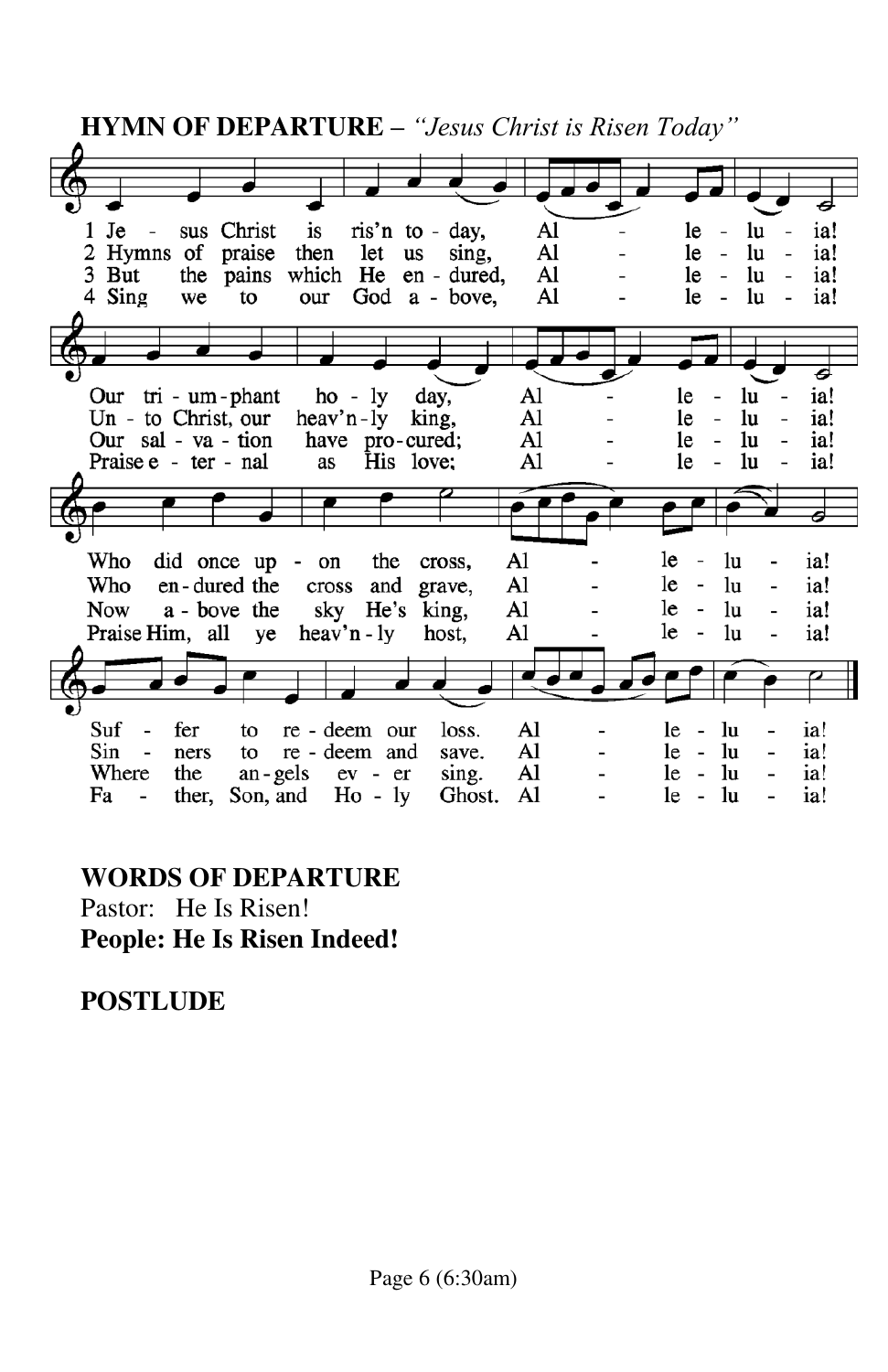

IS

# **RISEN!**